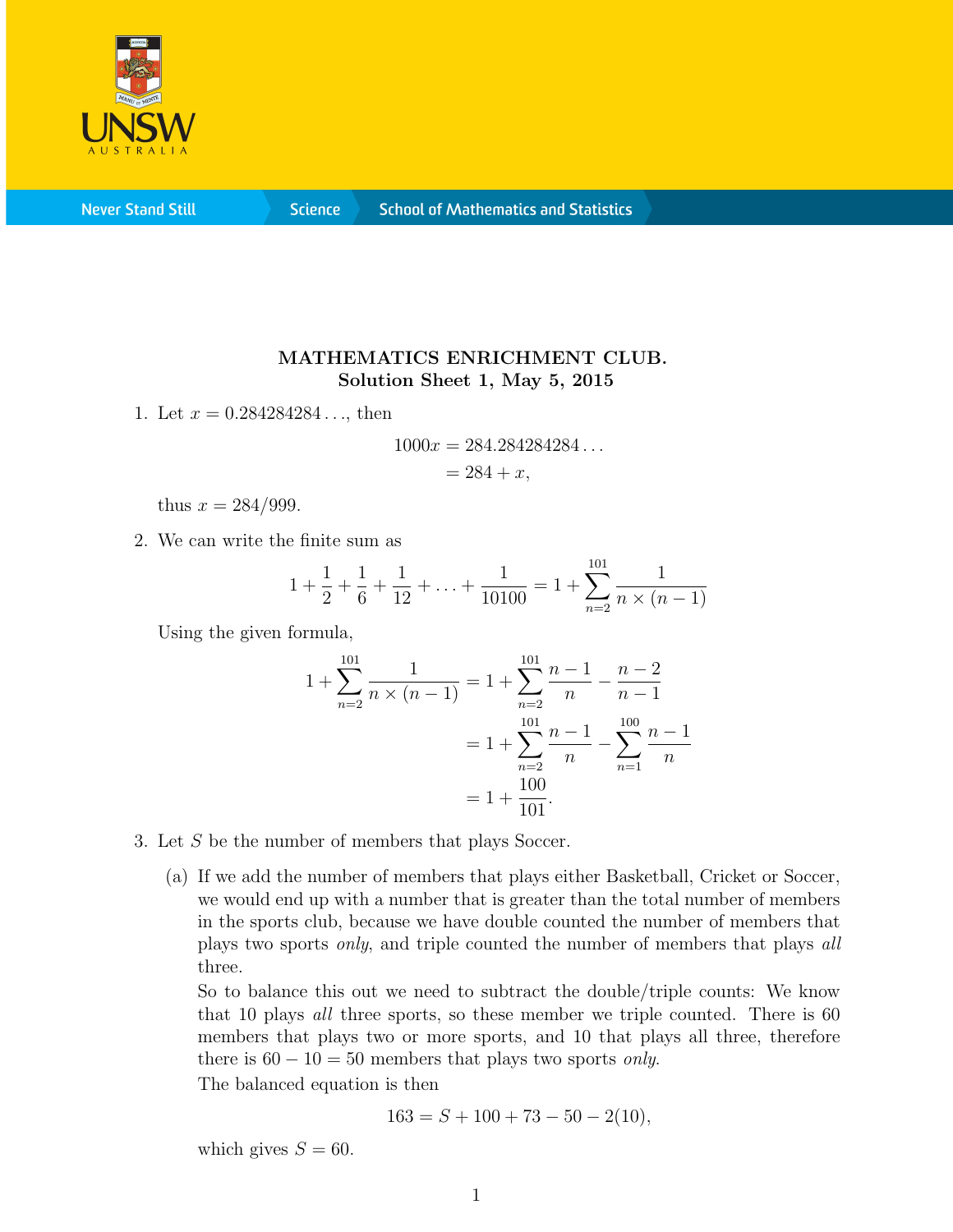- (b) The number of members that plays both Basketball and Cricket but not Soccer is  $25 - 10 = 15$ , therefore  $60 - 15 = 45$  members plays Soccer and Basketball or Soccer and Cricket or all three sports. Since  $S = 60, 60 - 45 = 15$  of these members plays Soccer only.
- 4. (a) Here  $|QC|$  means the length of QC. By construction, the length of AP is b; that is $|AP| = b$ . Since the point Q is the intersection of the tangent PQ and CQ of the same circle arc  $PC$ ,  $|PQ| = |CQ|$  (you may want to prove this as an exercise). So the problem is reduced to finding  $|PQ|$ . Note that  $BPQ$  is an isosceles triangle, so  $|CQ| = |PQ| = |PB| = a - b.$ 
	- (b) Suppose we can find whole numbers a and b such that the ratio  $a/b$  is in its simplest form and  $a/b = \sqrt{2}$ . We'll use the result of part a) to produce a contradiction on the condition that the ratio  $a/b$  is in its simplest forms.

As noted in part  $a$ ), the triangle  $BPQ$  is an isosceles triangle. Moreover,  $BPQ$  is similar to the triangle  $ABC$ ; so that the ratio

$$
\frac{|AB|}{|AC|} = \frac{|BQ|}{|BP|} = \frac{|BC| - |QC|}{|BA| - |PA|},
$$

holds. Since  $ABC$  is a right angled isosceles triangle, we have  $|AB|/|AC|$  = √  $2 =$  $a/b$ . So the above ratio equation can be expressed in terms of a and b as

$$
\frac{a}{b} = \frac{b - (a - b)}{a - b},
$$

so we have just found  $\sqrt{2} = (2b - a)/(a - b)$ . Now we can argue that if a and b are whole numbers, then  $2b - a$  is a whole number smaller than a, and  $a - b$  is a whole number smaller than b, this contradicts  $a/b$  being in the simplest form.

- 5. (a) Let  $a_1, a_2, \ldots a_k$  be the digits of a k digit long whole number x. Then we can expression  $x = a_k a_{k-1} \dots a_2 a_1 = 10^k a_k + 10^{k-1} a_{k-1} + \dots + 10^2 a_3 + a_2 a_1$ . Since  $10^i$ is divisible by 4 for  $i = 2, 3, \ldots k$ , for x to be divisible by 4, then so is  $a_2a_1$ ; the number formed by the last two digits of  $x$ .
	- (b) Similar to a), first express the k digit long number as  $x = a_k a_{k-1} \dots a_2 a_1 =$  $10^k a_k + 10^{k-1} a_{k-1} + \ldots + 10^2 a_3 + 10 a_2 + a_1$ . Let y be the number formed by the sum of all of the digits of x; that is  $y = a_1 + a_2 + \ldots + a_{k-1} + a_k$ . Consider the difference  $x - y = (10^k - 1)a_k + (10^{k-1})a_{k-1} + \ldots + 99a_3 + 9a_2$ , then  $x - y$  is divisible by 9, so if  $x$  is divisible by 9, then so must  $y$ .
- 6. Let  $x = n(n+1)(n+2)$ , then x is the product of 3 consecrative numbers. Hence, x is divisible by 2 and 3, which means  $x^2$  is a divisible by 4 and 9. We can now use the results of Q5 to find the missing digit ∗:

Since  $x^2$  is divisible by 9, the result of 5.a) says that the sum of the digits of  $x^2$ ; that is  $4 + 8 + 1 + 2 + 7 + 3 + 5 + 6 + 3 + \cdots + 6 = 45 + \cdots$  must be divisible by 9, so the digit ∗ must be either 0 or 9.

Also,  $x^2$  is divisible by 4, so by the result of 5.b) the number  $*6$  formed by the last two digits of  $x^2$  must be divisible by 4, this can only happen if  $*6 = 40$ , therefore  $* = 0$ .